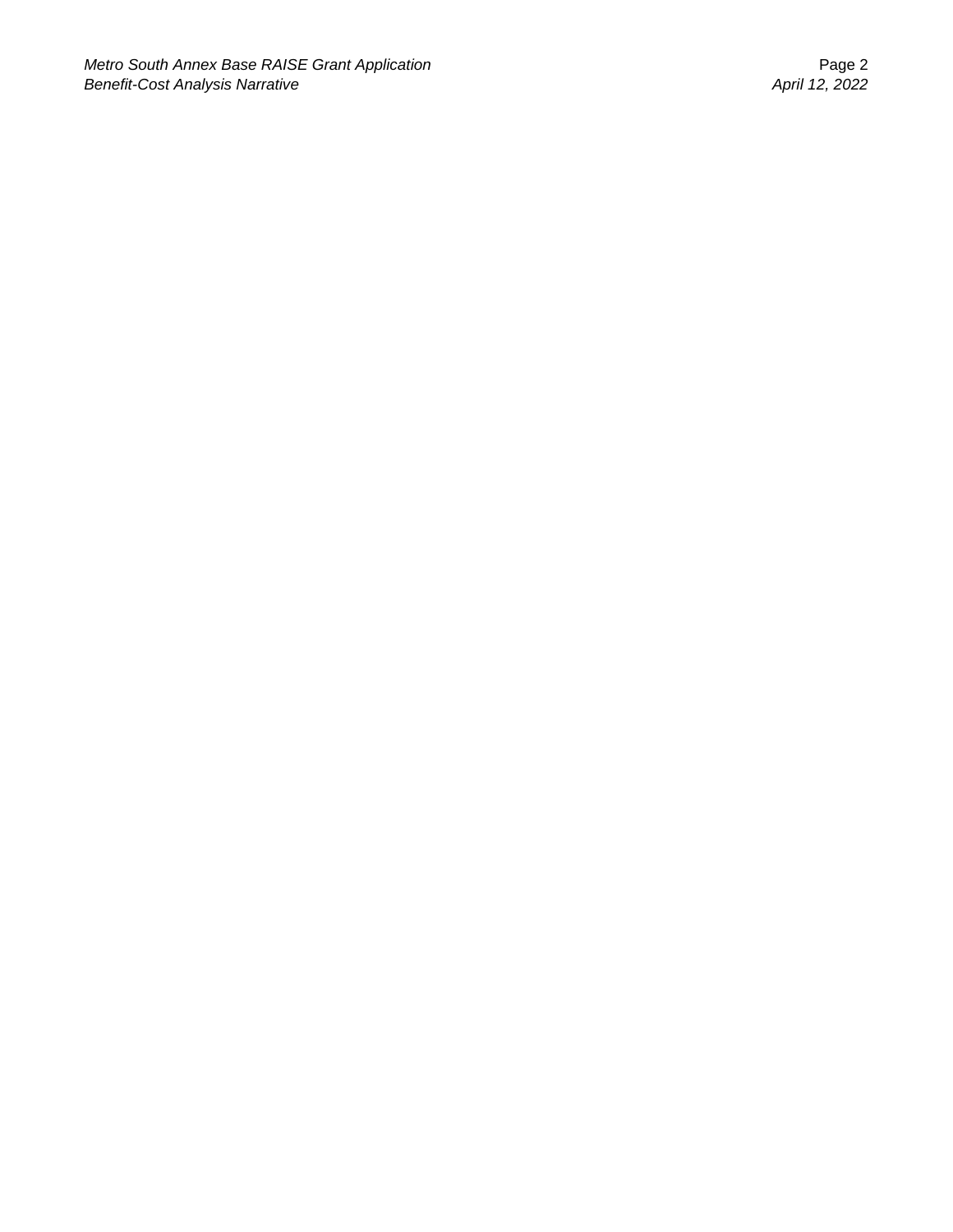## **Table of Contents**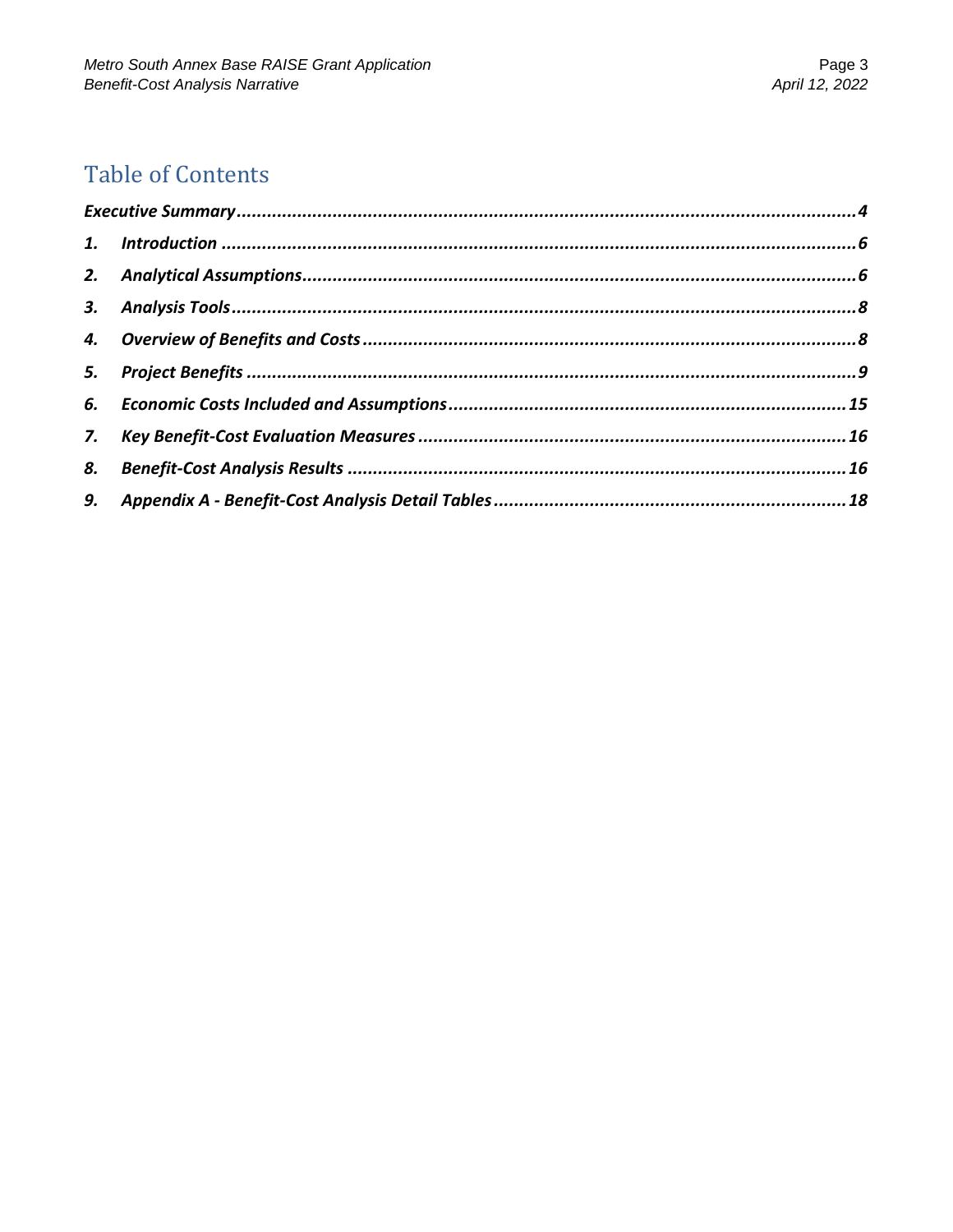## <span id="page-3-0"></span>**Executive Summary**

A benefit-cost analysis (BCA) was conducted for the South Annex Base Project for submission to the United States Department of Transportation (USDOT) as a requirement for the 2022 RAISE discretionary grant program. The analysis was conducted in accordance with the benefit-cost analysis methodology as recommended by USDOT. The BCA covers a 24-year analysis period with four (4) years of construction, including a transition year with partial benefits, and 20 years of benefits.

South Annex Base will be located on a 13-acre property owned by King County Metro (Metro) in the City of Tukwila, located at 11911 E Marginal Way S, Tukwila, WA. The site is the current home of Metro's South Base Training and Safety Center, South Construction Office and Metro's South Facilities. The South Base Training and Safety Center and South Construction Office will be relocated. The South Facilities will remain on site. The remainder 13 acres of the site will be redeveloped as South Annex Base. The South Annex Base will be a selfcontained maintenance and operations base that will accommodate an all-electric fleet of approximately 250 battery electric buses (BEBs).

Metro's base facilities are at capacity while long-term demand for transit service continues to rise, particularly in the South King County area. Metro has a need to increase operational and bus base capacity and a directive through the 2020 King County Strategic Climate Action Plan (SCAP) to accomplish this increase while reducing emissions. More operational capacity is needed to efficiently support near-term service demand, to support the growth and enhancement of service envisioned in the METRO CONNECTS long-range plan, to accommodate the BEBs and charging infrastructure necessary to transition to a 100 percent zero-emission fleet, as specified in the SCAP, and to keep fleet and capital assets in a state of good repair. A new South Annex Base maintenance and operations base will enable Metro to meet projected demand by accommodating approximately 250 new coaches by 2027.

The total costs for the South Annex Base Project are provided below in Table 1. Costs include capital costs, (construction, electric bus procurement, soft costs), as well as operational and maintenance costs and repair and rehabilitation estimated for the bus facility. Vehicle maintenance and operation costs are including the benefits evaluation. An offsetting residual value is included at the end of the evaluation period and are considered a benefit for the purposes of the benefit cost ratio. Capital costs are expressed in year of expenditure dollars, operation and maintenance costs are expressed in 2020 dollars.

| <b>Table 1: South Annex Base Project Costs</b> |  |                 |                            |                            |  |
|------------------------------------------------|--|-----------------|----------------------------|----------------------------|--|
| <b>Cost Category</b>                           |  | Costs (2020 \$) |                            | <b>Present Value Costs</b> |  |
|                                                |  |                 |                            | (discounted at 7% to 2020) |  |
| <b>Capital Costs</b>                           |  | 415,252,873     | -\$                        | 297,092,464                |  |
| <b>O&amp;M Costs</b>                           |  | 34,652,599      | \$                         | 10,478,355                 |  |
| <b>Residual Value</b>                          |  | (249, 151, 724) | $\boldsymbol{\mathcal{S}}$ | (37, 472, 970)             |  |
| Total                                          |  | 200,753,748     | S                          | 270,097,849                |  |

# The benefits for the South Annex Base project are shown below in Table 2. The project creates \$2.5 billion in

sustainability, livability, and economic benefits, over 20 years for South King County residents. When discounted at seven percent according to the USDOT guidance, the benefit value is \$932,075,872.

| <b>Benefit Category</b> | <b>Benefit Type</b>            | <b>Benefit Value</b> |            |
|-------------------------|--------------------------------|----------------------|------------|
| <b>Sustainability</b>   | <b>Emission Reduction CO2*</b> |                      | 28,633,646 |
|                         | <b>Emission Reduction</b>      |                      | 7.033.503  |

#### **Table 2: South Annex Base Project Benefits**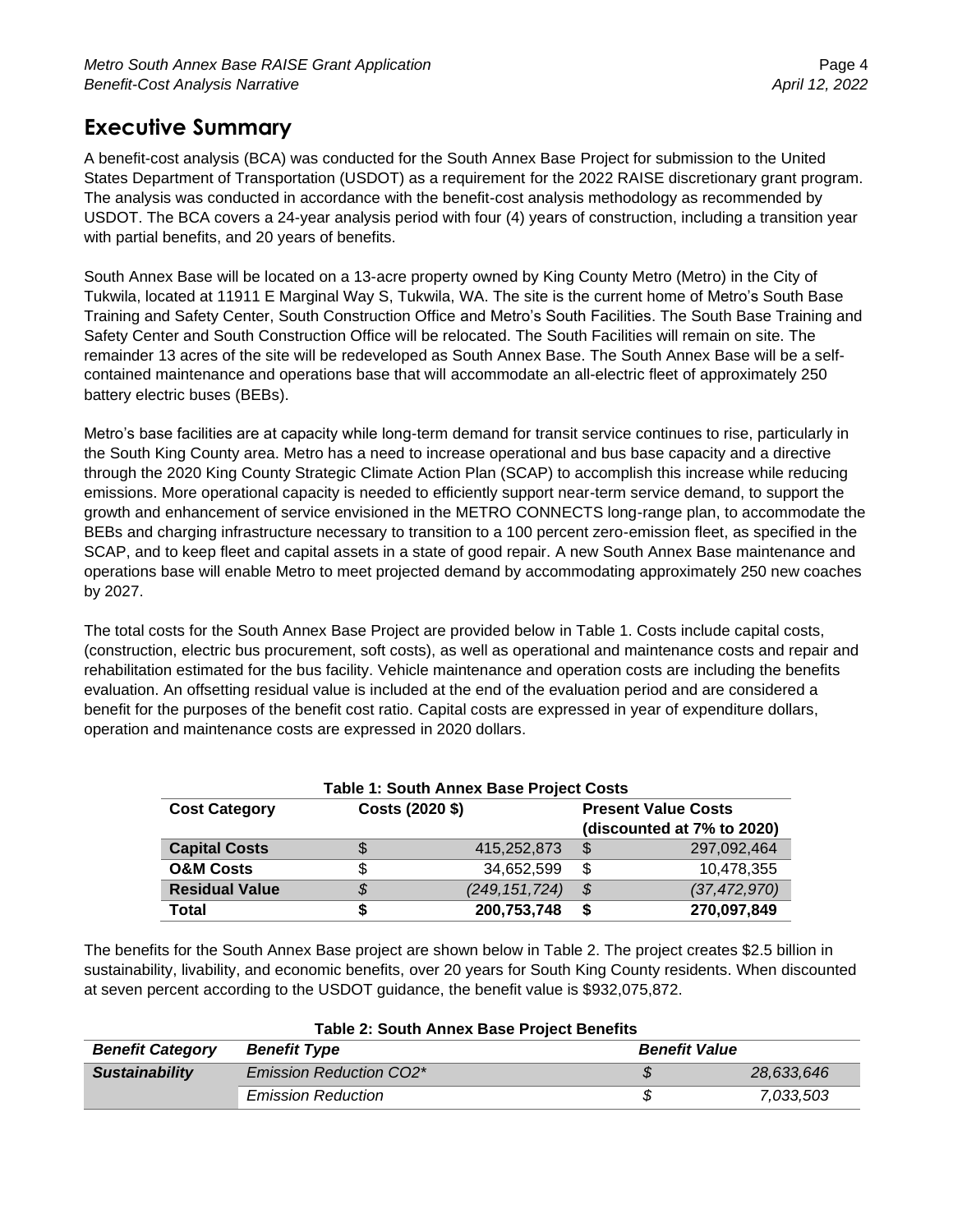*Metro South Annex Base RAISE Grant Application* **Page 5 Page 5** *Benefit-Cost Analysis Narrative April 12, 2022*

|                        | Facility Infrastructure Sustainability | S  | 2,169,559     |
|------------------------|----------------------------------------|----|---------------|
| Livability             | Quality of Life                        | \$ | 1,045,679,822 |
|                        | <b>Noise Reduction</b>                 | S  | 5,056,629     |
| <b>Economic</b>        | Deadheading                            | \$ | 179.217.394   |
| <b>Competitiveness</b> | <b>Operational Cost Savings</b>        | \$ | 231,833,034   |
|                        | <b>Job Creation</b>                    |    | 1,019,899,497 |

*\* Calculated at a 3% discount rate per US DOT BCA Guidance Materials*

Table 3 below shows the results for of the benefit-cost analysis, calculated at a seven percent discount rate. The analysis yields net value of \$674,907,892 and a benefit-cost ratio of 3.5.

| Table 5. Bellettle COSt Attalysis Suffitually Results |  |             |  |
|-------------------------------------------------------|--|-------------|--|
| <b>Benefits with 7% Discount</b>                      |  | 932.075.872 |  |
| <b>Costs with 7% Discount</b>                         |  | 270.097.849 |  |
| <b>Net Benefits*</b>                                  |  | 674.907.892 |  |
| <b>B/C Ratio 7% Discount Rate</b>                     |  | 3.5         |  |

#### **Table 3: Benefit-Cost Analysis Summary Results**

\*Includes all benefits at a 7% discount rate except CO2 emissions are included at a 3% discount rate per USDOT guidance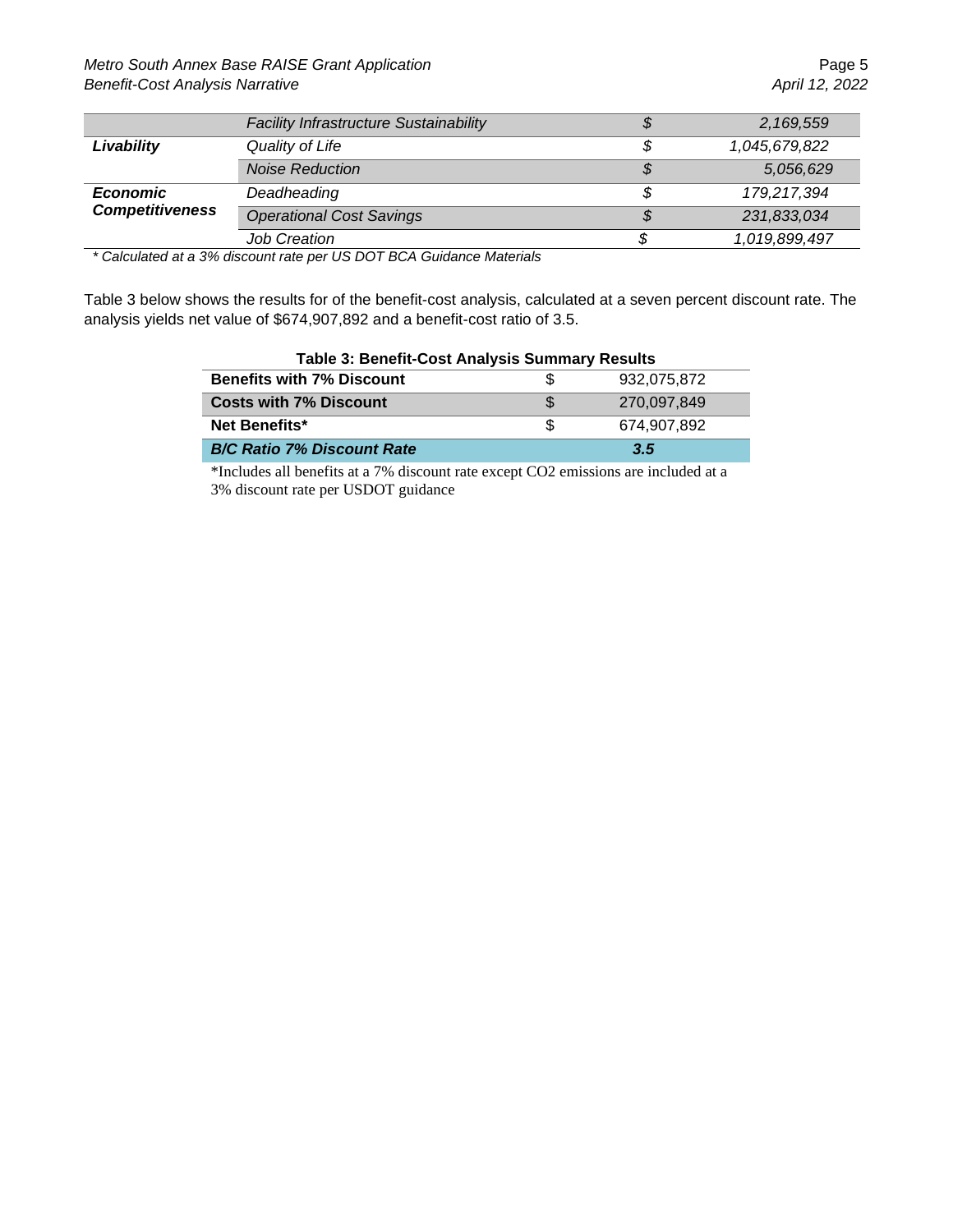## <span id="page-5-0"></span>**1. Introduction**

A benefit-cost analysis (BCA) was conducted for the South Annex Base project for submission to the United States Department of Transportation (USDOT) as a requirement for the 2021 RAISE discretionary grant program. The analysis was conducted in accordance with the benefit-cost methodology recommended by the USDOT in the Benefit-Cost Analysis Guidance and the Notice of Funding Opportunity.

## <span id="page-5-1"></span>**2. Analytical Assumptions**

#### *Discount Rates*

For both project costs and benefits, the monetary values in this analysis are expressed in constant year end 2020 dollars. The real discount rate used for this analysis was seven percent<sup>1</sup> (7.0%), consistent with USDOT guidance for Discretionary Grant Programs

#### *Evaluation Period*

The period of analysis for this benefit-cost analysis is approximately 28 years-- four years of design, four years of construction, and 20 years of benefits. This analysis period represents a conservative approach that captures major costs related to capital development, including pre-construction costs (engineering and design), construction, operations and maintenance (O&M) for the useful life of the facility and annualized rehabilitation and repair costs.

Design of South Annex Base began in 2020 and is expected to last until construction begins in 2024. Construction of South Annex Base is expected to last approximately four years. Partial service is anticipated to begin in the third quarter of 2027 with full battery electric bus service beginning in 2028. The 20-year benefit evaluation period will conclude in 2047.

#### *Project Region & Description*

Metro has a need to increase operational and bus base capacity and implement a directive in the 2020 SCAP to increase capacity while reducing emissions. More operational capacity is needed to efficiently support near-term service demand, to support the growth and enhancement of service envisioned in the METRO CONNECTS longrange plan, to accommodate the battery-electric buses and charging infrastructure necessary to transition to a 100 percent zero-emission fleet by 2035 as specified in the SCAP, and to keep fleet and capital assets in a state of good repair.

Metro's South Base is currently operating beyond optimal capacity, risking higher costs, deteriorating service quality, and increased safety risks. Metro is unable to add new service at South Base due to lack of bus parking space and lack of maintenance capacity, challenging Metro's ability to meet growing ridership and expanded service envisioned in METRO CONNECTS. To meet a projected demand for service increases of 70 percent by 2040, Metro must increase its vehicle fleet by more than 22 percent (a total of 1,930 buses by 205040, or more than 430 buses over the 2021 fleet) and increase its service capacity by the equivalent of two to three additional maintenance and operations bases.

Metro is proposing to redevelop a Metro-owned site that is part of Metro's South Campus in the City of Tukwila. The site address is 11911 E Marginal Way S, Tukwila, Washington, (parcel no. 1023049066). The site is the current home of Metro's South Base Training and Safety Center, South Construction Office and Metro's South Facilities. The South Base Training and Safety Center and South Construction Office will be relocated. The South Facilities will remain on site. The remainder of the site will be redeveloped as South Annex Base. The South

<sup>1</sup> CO2 emissions are evaluated with a 3.0 % discount rate consistent with USDOT guidance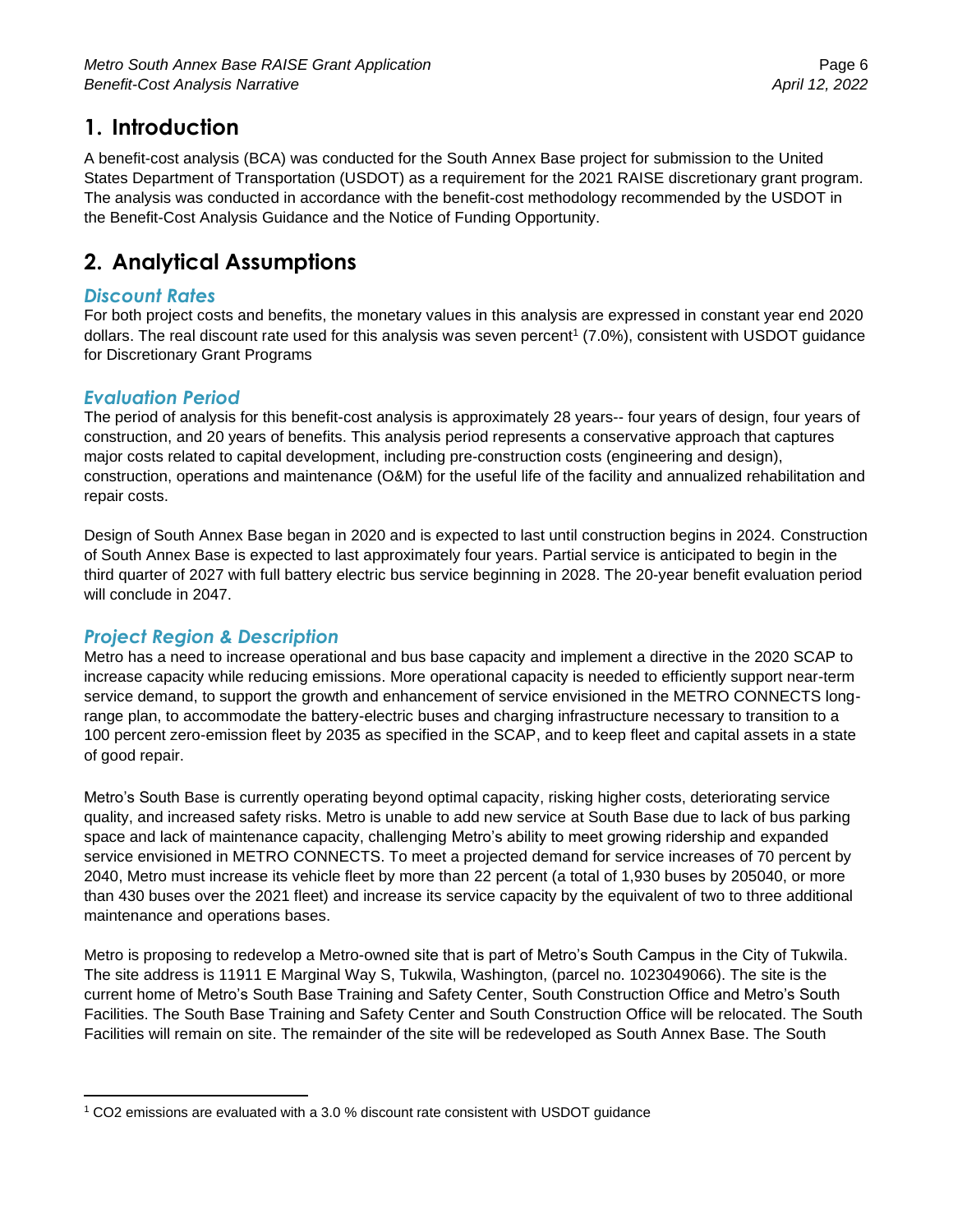Annex Base will be a self-contained maintenance and operations base that will accommodate an all-electric fleet of approximately 250 battery electric buses (BEBs).

The project will meet the purpose and need described below:

- Metro's base facilities are at capacity while long-term demand for transit service continues to rise, particularly in the south King County area. The South Annex Base maintenance and operations base will enable Metro to meet projected demand by accommodating approximately 250 new coaches by 2027.
- Increased capacity in the system with South Annex Base will allow Metro to convert existing facilities to all electric service. It is not possible to build all-electric infrastructure on existing facilities without curtailing transit service during construction, even if demand for expansion were zero. The new base will incorporate electric charging infrastructure and allow seamless future conversion to an all-electric fleet by allowing for temporary relocation of service to South Annex Base during renovations to other bases.
- King County goals, policies, and plans prioritize the reduction of greenhouse gas emissions (e.g., Strategic Climate Action Plan) and the redress of inequities and social injustice within our communities. The South Annex Base will meet the needs expressed in the County's climate goals by building, maintaining, and operating with the highest green building and sustainable development practices consistent with King County's Green Building Ordinance (ord. no. 17709). The design goal is to achieve LEEDv4 Platinum certification or other equivalent third-party certifications. The South Annex Base will meet the needs embodied by equity and social justice by creating construction and transit jobs in south King County, by creating opportunities for the adjacent community to participate in apprenticeship programs, and by supporting increased service and access to transit. Daylighting of two branches of Riverton Creek will also enhance the natural environment for the adjacent neighborhood and contribute to Tukwila's goals for the Duwamish River.

The South Annex Base preliminary concept plan includes up to 22 bus bays for maintenance, washing and steaming, inspection,; electric charging infrastructure to support an all-electric fleet; 8,400 square feet of maintenance and administration office spaces; 7,500 square feet of parts storage; 16,500 square feet of operator spaces (break areas, locker rooms, restroom, dispatch center, and chief and superintendent offices); and miscellaneous other business functions required for base operations (safety, health and wellness, etc.). The largest occupied structure will be the new maintenance and operations building with the bus bays able to accommodate double-height vehicles, office space potentially on a second story, outdoor storage, and a basement maintenance area for access to the underside of buses.

The project also includes daylighting the west and east branches of Riverton Creek and installing three fishpassable culverts to improve fish passage and habitat. Resident cutthroat trout and coho salmon are known to occur in Riverton Creek. The two branches of Riverton Creek are currently piped underneath the site and discharge into a wetland/stream complex on the northern property boundary. Approximately 940 linear feet of Riverton Creek may be daylighted, comprising 328 linear feet of the West Branch and 612 linear feet of the East Branch. The West Branch is planned to be restored in its current alignment, and the East Branch will be realigned east of its current underground location which will add approximately 63 linear feet of stream habitat. The stream sections will be restored within confined corridors sized to allow a naturalized channel. The confined corridors are necessary to allow sufficient room for this relatively small site to fully function as a long-term bus maintenance and operations base. Approximately half an acre of riparian vegetation will be restored in addition to the stream channel restoration. The daylighting is expected to create a small net reduction in pollution-generating impervious surface, but these benefits are not quantified

#### *Future Years Population and Employment Growth*

The Puget Sound Regional Council (PSRC) Planned Population Growth rate through 2050 is 1.1 percent per year and employment growth is expected to increase at 1.3 percent per year through 2050. Between 2020 and 2040 the forecasted increase in population in the Puget Sound Region is anticipated to be 26 percent resulting in a total of 5.3 million residents and the increase in employment is forecasted to be 30 percent to a total of 3.0 million jobs.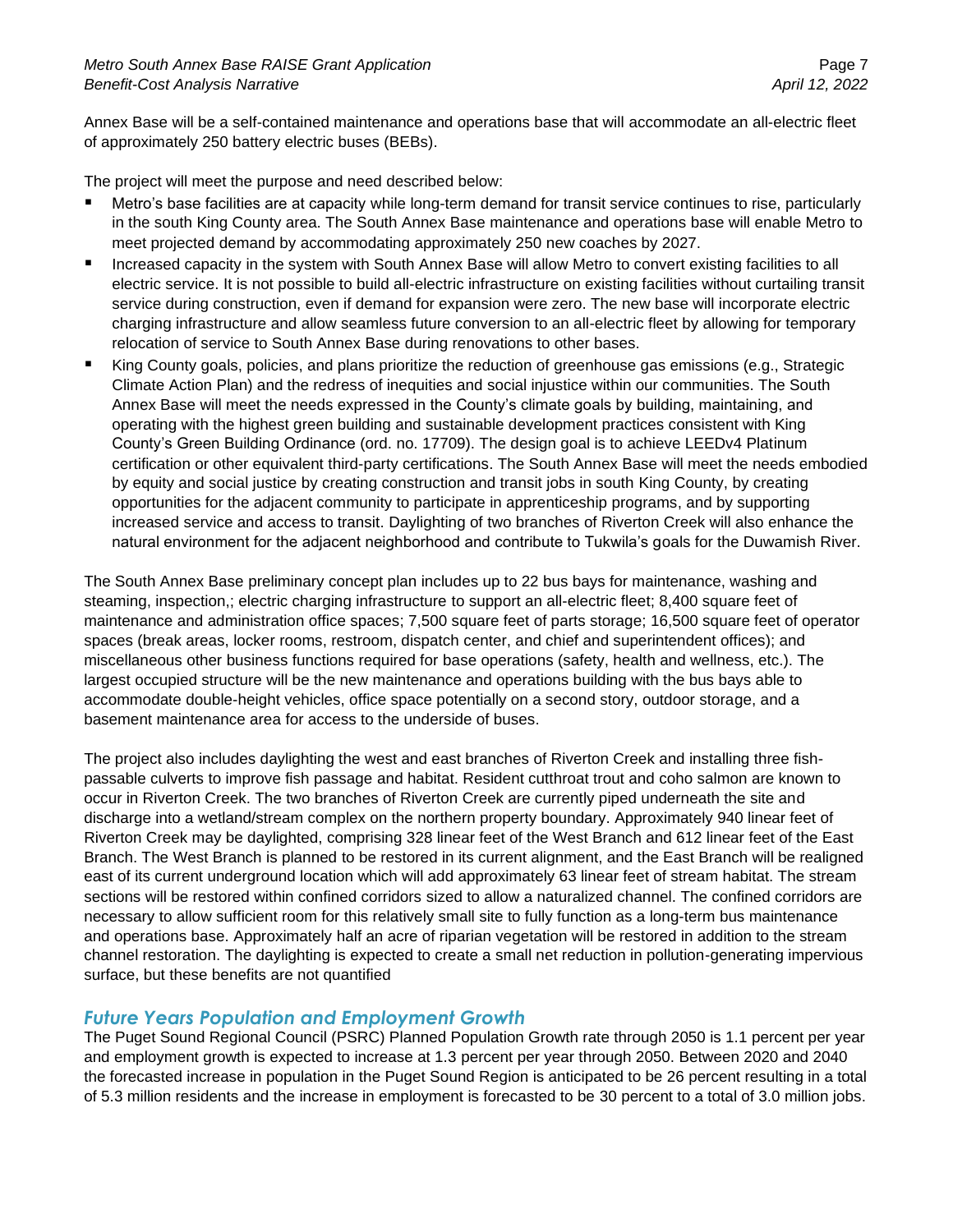## <span id="page-7-0"></span>**3. Analysis Tools**

This benefit-cost analysis is supported by a detailed Microsoft Excel-based benefit-cost analysis worksheet which uses methodologies consistent with the most recent guidance provided by USDOT. The worksheet determines benefits according to three categories, Sustainability, Livability, and Economic Competitiveness

## <span id="page-7-1"></span>**4. Overview of Benefits and Costs**

The South Annex Base project realizes a wide range of benefits in sustainability, livability, and economic competitiveness during construction and operation. Most benefits will occur because the base will be an energy efficient maintenance and operations facility, designed to LEEDv4 Platinum-or other third-party certification standards, supporting an all-electric bus fleet. Benefits include reduced building and vehicle emissions, reduced noise, environmental enhancement, job creation, operational cost savings, and others as described below. Benefits also occur because without a new base there would be additional costs incurred to maintain an expanded diesel-hybrid bus fleet at an existing facility. Many of the benefits that occur with South Annex Base have been assigned a value and included in the benefit-cost ratio calculation. Some benefits of the new base, such as equity and environmental enhancements, have not been assigned a value and are included as nonmonetized benefits of the new facility. These cost and benefits are shown below in Figure 1.



**Figure 1: South Annex Base Project Benefits and Costs**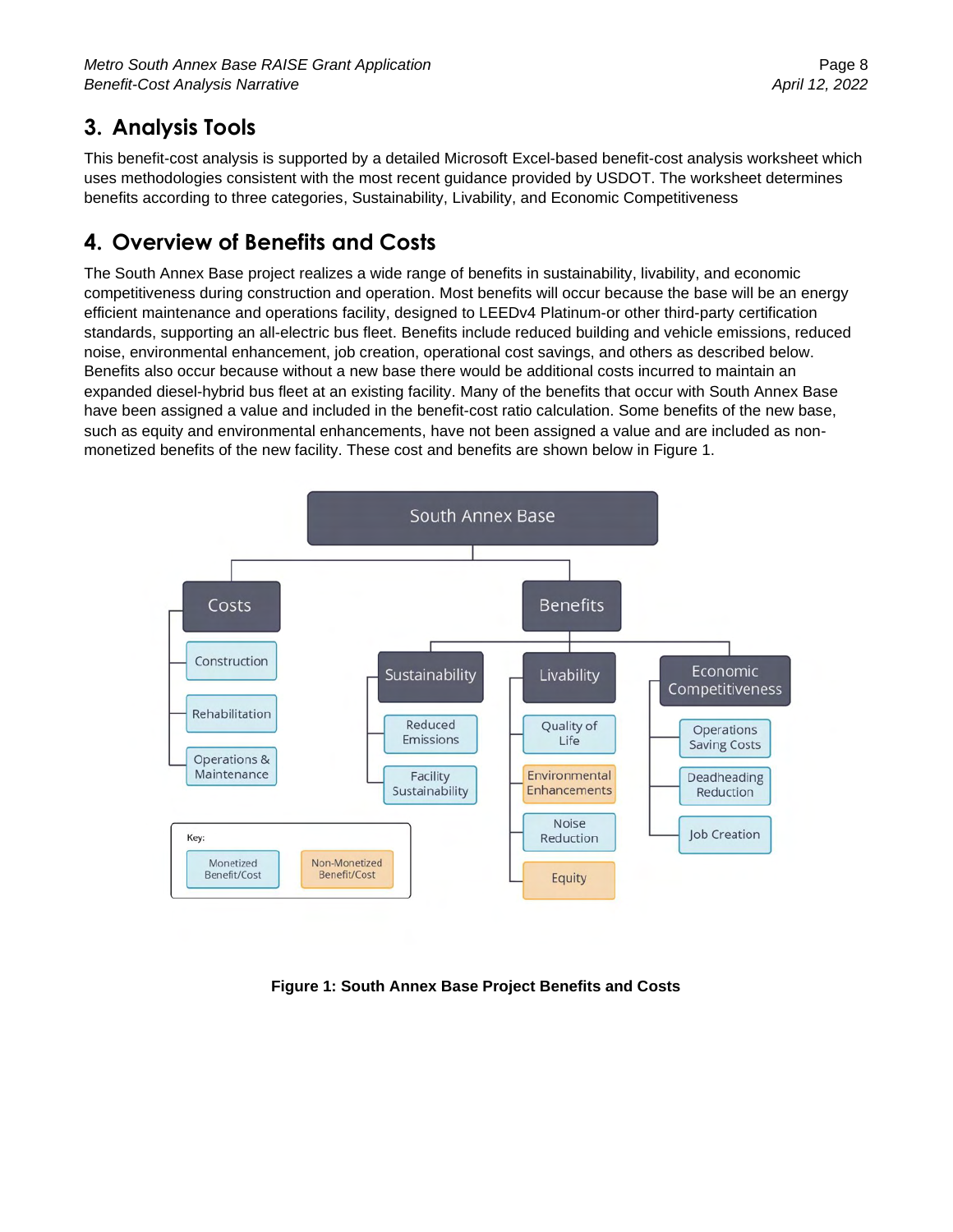## <span id="page-8-0"></span>**5. Project Benefits**

#### *Sustainability*

#### **Reduced Emissions**

The evaluated project will operate with an all-electric bus fleet which will contribute minimal greenhouse gas (GHG) emissions from transit operations and will result in a significant decrease in GHG emissions when compared to a hybrid bus facility of similar size. A no-build scenario would result in no decrease in emissions and a likely increase to GHG emissions due to the need to run existing diesel hybrid buses more frequently to meet increasing demand, and because it would delay Metro's ability to electrify the remainder of their fleet.

Emissions are linked to increased public health risks and contributions to global climate change, among other impacts.<sup>2</sup> Reduction in emissions would translate to increased quality of life for people living in the region due to the improvement of air quality.

Emission reduction benefits were calculated by comparing the cost of emissions for a hybrid electric bus to the cost of emissions for a battery electric bus per mile driven. Battery electric buses are assumed to have brake emissions but no tailpipe emissions or upstream<sup>3</sup> emissions.<sup>4</sup> Only tailpipe emissions are calculated in the analysis. Additionally, electricity for the South Annex Base is provided by Seattle City Light. Seattle City Light has maintained a carbon neutral energy status every year since 2005; 5 there are, therefore, no emissions are associated with electricity generation for this project.

#### *Value of Reduced Emissions*

Emissions reductions were calculated based on emission damage costs provided by USDOT<sup>6</sup>. Emissions data<sup>7</sup> was converted from grams per Vehicle Miles Traveled (VMT), to metric tons per VMT and then multiplied by the costs per metric ton provided by USDOT to establish a cost per VMT. The analysis multiplied that cost by an average VMT per transit bus, and then by the assumed number of buses operating out of South Annex Base. Emissions were calculated separately for each type of emission as well as for both 40-foot buses and 60-foot buses.

The Emissions Reduction benefit begins in 2028 when Metro will start running a full fleet of battery electric buses out of the South Annex Base The emissions savings of electric buses will be over \$35 million over the 20-year analysis period.

#### *Emissions and Equity*

A move to a zero-emission fleet also creates an opportunity to further advance equity consistent with the King County Equity and Social Justice Strategic Plan goals. A 2017 study<sup>8</sup> showed how Metro can prioritize the deployment of zero-emission buses in areas that have both poor air quality and populations with a relatively high prevalence of respiratory and cardiac health issues who are generally less able to move or to receive treatment for these conditions.

02/Benefit%20Cost%20Analysis%20Guidance%202021.pdf

<sup>2</sup> https://www.niehs.nih.gov/research/programs/geh/climatechange/health\_impacts/index.cfm

<sup>&</sup>lt;sup>3</sup> Upstream emissions are defined as all GHG emissions from production and processing operations https://www.wri.org/data/upstreamemissions-percentage-overall-lifecycle-emissions

<sup>4</sup> King County, (2020). *King County in the Zero-Emission Battery Bus Preliminary Implementation Plan*

<sup>5</sup> https://www.seattle.gov/city-light/energy-and-environment/environment/climate-change-and-energy

<sup>6</sup> Appendix A: Table A-6 Damage Costs for Emissions per Metric Ton https://www.transportation.gov/sites/dot.gov/files/2021-

<sup>7</sup> King County, (2020). *King County in the Zero-Emission Battery Bus Preliminary Implementation Plan, Appendix F*

<sup>8</sup> King County, (2017). *Feasibility of Achieving a Carbon-Neutral or Zero Emission Fleet*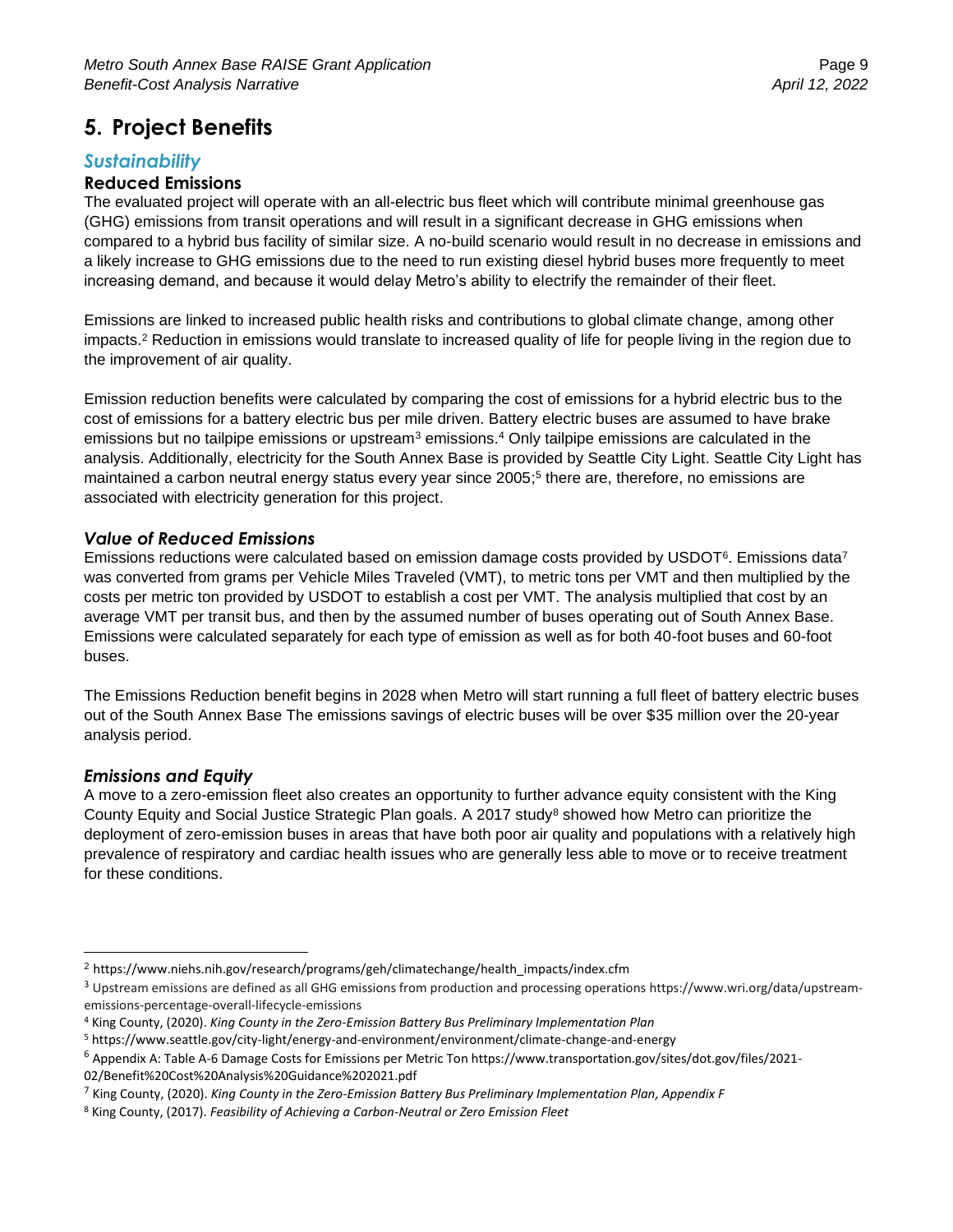#### *Metro South Annex Base RAISE Grant Application* Page 10 *Benefit-Cost Analysis Narrative April 12, 2022*

The results of this study found that deploying zero-emission buses to South Base would have the greatest positive impact on equity compared to improvements at any other base. See Figure 2, below. South Base is located at Metros South Campus, where South Annex Base will be located. The study found the following to be true about South Base:

- South Base routes have the most daily mileage in the high priority areas identified by this analysis; 62 percent of the highest scoring route mileage originates at Metro's existing South Base, which is adjacent to the future South Annex Base site and will pickup/serve routes in the same geographic area.
- South Base routes also travel through more of the high priority areas than any other base; 31 percent of the census blocks that South Base routes travel through are considered the most vulnerable to poor air quality and other emissions related health issues.

**BASE DEVUE BASE** RYERSON BASE CENTRAL BASE **ATLANTIC BASE Bus Rout Block Gr** lighest scores (top 20%) ittom 20

Darker shaded areas are more vulnerable to air pollution than the lighter shaded areas. Red bus routes are in the highest priority quintile to be served by zero-emission buses, green routes the lowest.

#### *Figure 2. Highest and Lowest Scored Areas in King County by Air Pollution Vulnerability and Scored Bus Routes*

The electrification of South Annex Base will further King County's efforts to ensure Equity and Social Justice in transit planning.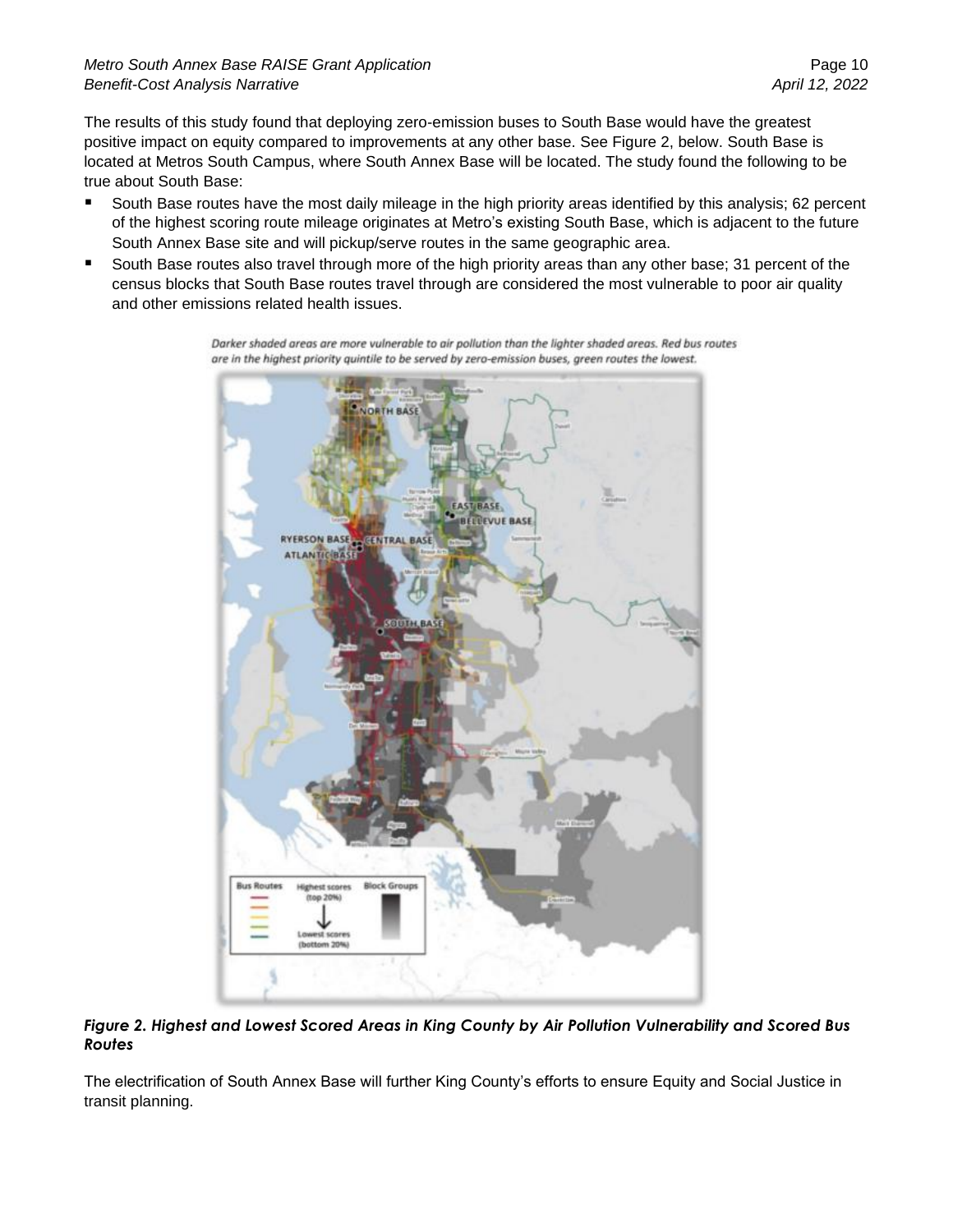#### **Facility Sustainability**

The evaluated project will significantly increase the facility's sustainability compared to conventional facility designs or no-build scenarios. The South Annex Base will be built to LEEDv4 Platinum standards or other similar third-party standards, which will decrease the impact of the building on its environment compared to a conventional facility and a no-build scenario. The building will have fewer impacts associated with construction and operations compared to a conventional facility, including construction waste diversion, high efficiency building envelope and HVAC to reduce building emissions, no/low fossil fuels used for building operation, and similar measures.

The design goal to achieve LEEDv4 Platinum or other third-party certification would result in significantly reduced building emissions compared to a conventional building not built to LEED standards. Reduction in emissions would meet the needs expressed in the County's climate goals by building, maintaining, and operating with the highest green building and sustainable development practices consistent with King County's Green Building Ordinance (ord. no. 17709). Methodologies for calculating this benefit include evaluating building energy savings through improved building performance and use of on-site photovoltaic energy generation which reduces energy use from the grid.

#### *Value of Facility Cost Savings*

Facility sustainability cost savings are calculated by comparing the energy usage of a conventionally built facility to the energy usage of a LEEDv4 Platinum or other similarly energy efficient facility. A baseline assumption of 3,800,000 kWh per year<sup>9</sup> for a base of this size was compared to the energy costs of a facility using photovoltaic energy generation. The cost per kWh was provided in 2020 dollars and escalated based on the commercial energy costs estimates calculated by the US Energy Information Administration (EIA). The total energy cost savings over the 20-year analysis period is over \$2 million.

#### *Economic Competitiveness*

#### **Vehicle Operating Cost Savings**

The evaluated project will reduce the operating cost of the South Annex Base bus fleet due to a reduction of fuel use in comparison to current fleet operations and a reduction in vehicle maintenance costs. South Annex Base will be built to support an all-electric fleet of buses and, will be operating an all-electric fleet beginning in 2028. The project will realize immediate savings from the all battery-electric vehicles operating from South Annex Base. The methodologies used to calculate the benefit include both comparing the cost of gas needed to operate hybrid diesel buses to the cost of running battery-electric buses and comparing the average cost of vehicle maintenance for battery-electric vehicles to the average vehicle maintenance cost for a hybrid bus.

#### *Value of Operating Cost Savings*

Operational cost savings are calculated by comparing the average vehicle maintenance cost and average fuel costs/charging costs for both a hybrid bus and a battery-electric bus and subtracting the difference.

Vehicle maintenance costs for both diesel hybrid buses and battery-electric buses are provided in 2020 dollars per mile.<sup>10</sup> The average annual vehicle miles traveled<sup>11</sup> for a transit bus in the United States is provided to calculate the annual cost of vehicle operation. To account for the different costs of operating both 40-foot-long buses and 60-foot-long buses, the cost of operations are calculated separately for each type of bus and then added together to provide the full cost savings. The annual maintenance costs were then escalated with an

<sup>9</sup> Based on the annual energy usage for South Base, a similar sized base to South Annex Base

<sup>10</sup> King County Metro, Zero Emission Battery Electric Bus Preliminary Implementation Plan (2020), Appendix F

<sup>11</sup> Average VMT per transit bus is 43,674, US Department of Energy https://afdc.energy.gov/data/widgets/10309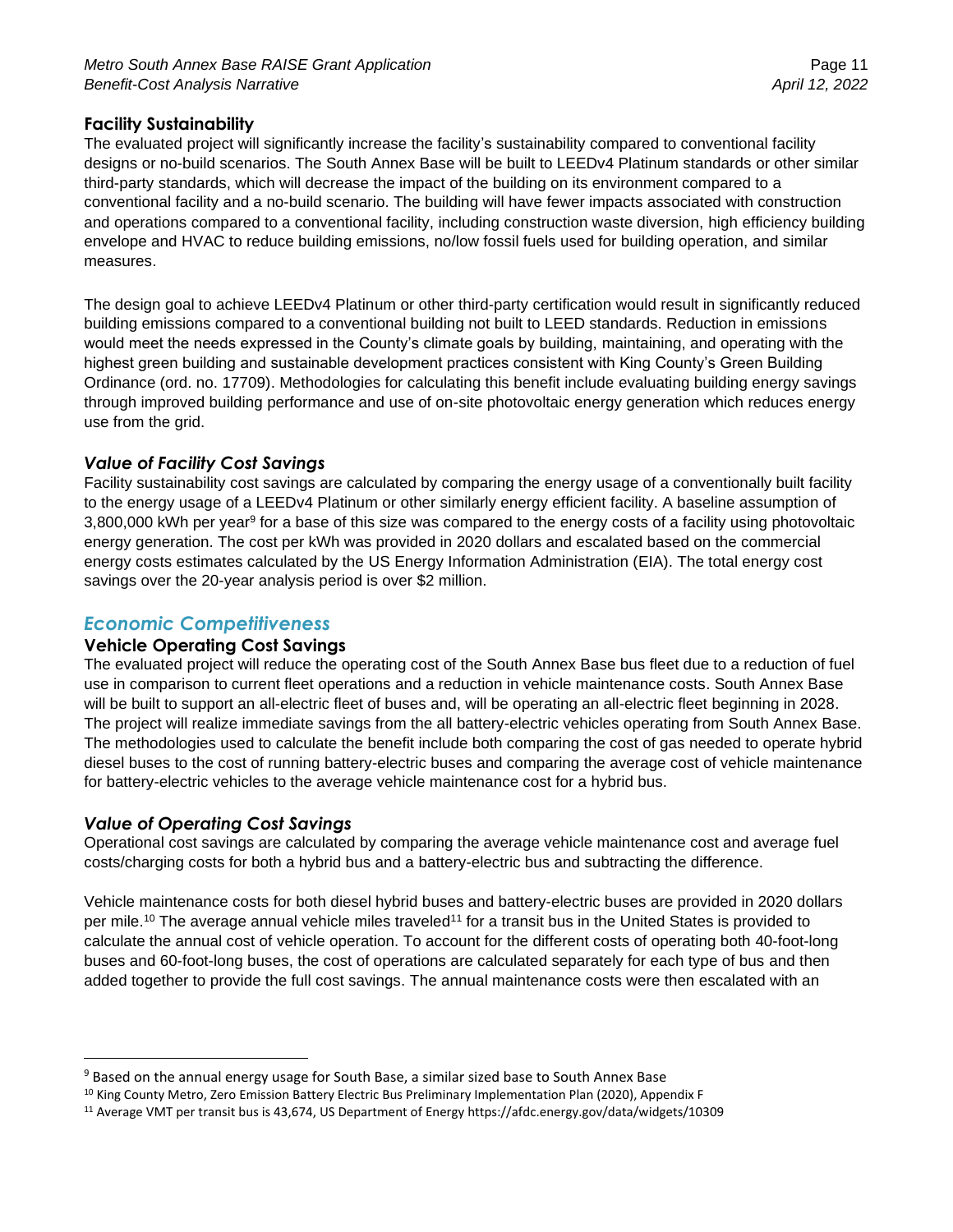estimated annual inflation rate based on data provided by the U.S. Bureau of Labor Statistics.<sup>12</sup> The total cost savings for vehicle maintenance is \$231 million over the 20-year time period.

Fuel and costs for the diesel hybrid buses are estimated by multiplying the cost of fueling<sup>13</sup> by the average miles per gallon<sup>14</sup> of a diesel hybrid bus. This was again multiplied by the assumed annual vehicles miles traveled to calculate the estimated annual cost. Diesel fuel costs are escalated using rates provided by the EIA.

Charging costs for the BEB are calculated by multiplying the estimated dollar per kWh<sup>15</sup> by the average kWh used per mile by a BEB to estimate the cost per mile. This was multiplied by the assumed annual vehicle miles traveled to calculate the annual cost. Charging costs are escalated using rates provided by the EIA.<sup>16</sup> The total savings in fuel costs by using BEB is over \$525,000 over the 20-year time period.

The vehicle operations savings benefit begins in 2028 when Metro will start running a full fleet of battery electric buses out of the South Annex Base. The total vehicle operating cost savings for operating BEB is approximately \$232 million over the 20-year analysis period

#### **Job Creation**

The evaluated project will increase the number of well-paying jobs in the area, in the short term with constructionbased jobs and in the long term for the maintenance and operation of the expanded fleet. An increase in familywage jobs will benefit the local economy. As the base reaches full capacity in 2028, approximately 200 new full time employees will need to be hired to staff South Annex Base.

In addition to the jobs created for the direct operation and maintenance of South Annex Base, this study also anticipates the impact of construction and capital improvement spending on the wider economy. The Council of Economic Advisors (CEA) within the Executive Office of the President released the most recent official estimate of the impacts of infrastructure investment on employment in 2011. This report estimated that every \$1 billion in spending would support 13,000 jobs for one year, <sup>17</sup> the equivalent of one job-year per \$76,923 spent in capital funds. These jobs include direct, indirect, and induced jobs impacted by capital spending.

- A **direct job** is the job created by the actual government expenditure and the wages are paid for from the funds for the project.
- An *indirect job* is the job created by the expenditures the suppliers make to produce the materials used for the project. The cost of this would be included in the cost of the materials.
- **E** An *induced job* is the job created elsewhere in the economy as increases in income from the direct government spending lead to additional increases in spending by workers and firms.

The value of the jobs created by infrastructure investment was calculated by dividing the estimated cost of construction for the new base (\$284 million) by the estimated value of one job-year.

<sup>&</sup>lt;sup>12</sup> 1.7% conservative estimate of average annual inflation rate based on data from US Bureau of Labor Statistics https://data.bls.gov/pdq/SurveyOutputServlet

<sup>13 \$3.50</sup> per gallon in 2024 https://www.eia.gov/outlooks/aeo/data/browser/#/?id=3-AEO2018&region=1-

<sup>0&</sup>amp;cases=ref2018&start=2016&end=2050&f=A&linechart=~ref2018-d121317a.30-3-AEO2018.1-0~ref2018-d121317a.33-3-AEO2018.1- 0&map=ref2018-d121317a.4-3-AEO2018.1-0&ctype=linechart&sourcekey=0

<sup>14</sup> 4.00 mpg https://www.nytimes.com/2009/10/22/automobiles/autospecial2/22BUS.html

<sup>15</sup> \$0.10 per kWh in 2024

<sup>16</sup> .6% fuel escalation rate from EIA

<sup>17</sup> [https://www.fhwa.dot.gov/policy/otps/pu](https://www.fhwa.dot.gov/policy/otps/p)bs/impacts/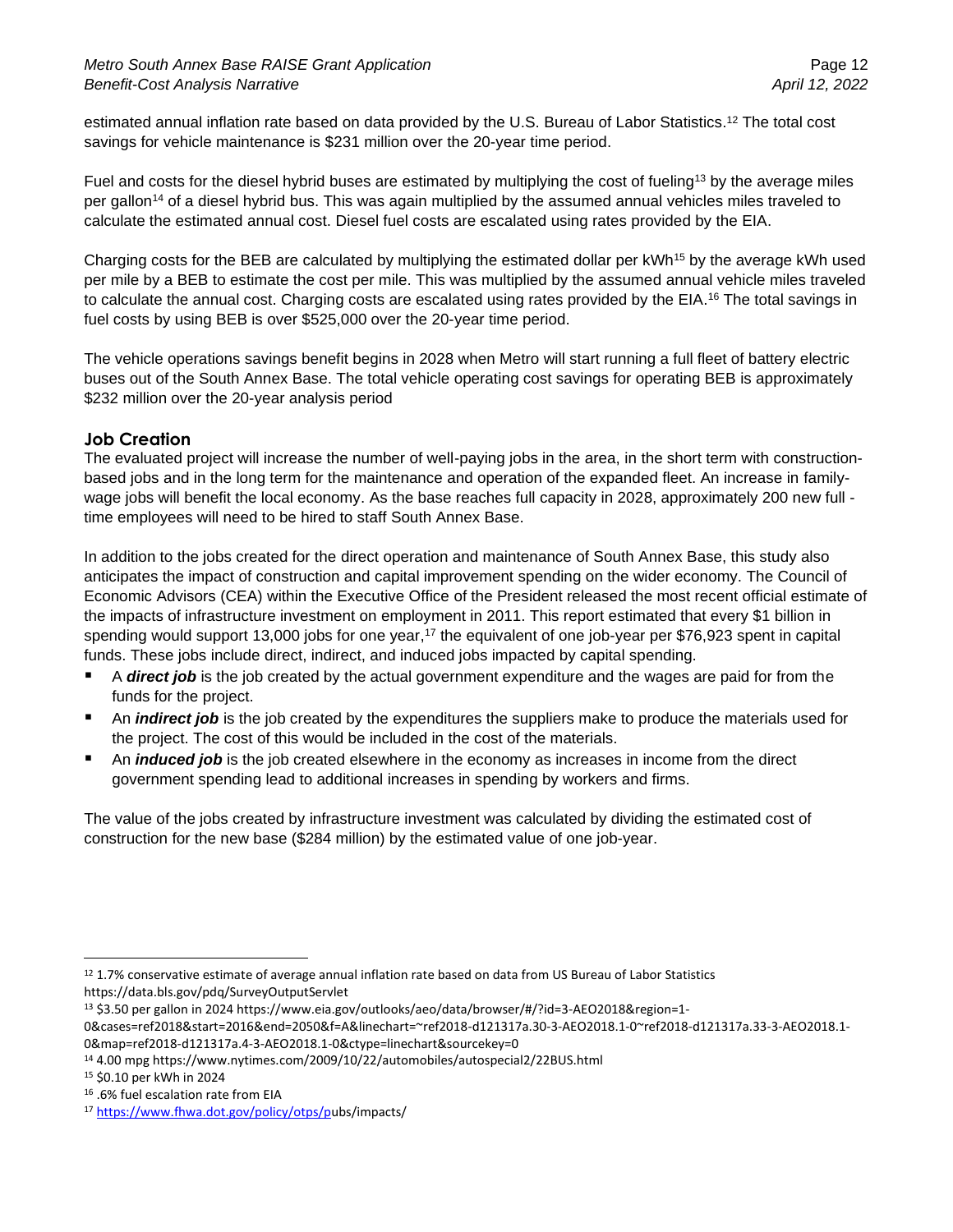#### *Value of Job Creation*

To estimate the value of the jobs created by this project, the average annual wage for King County employees<sup>18</sup> was multiplied by the number of new jobs generated by the facility to calculate the estimated annual value of the operation and maintenance jobs. This number was escalated using a 0.3 percent annual increase to represent Washington State's Office of Financial Management's (OFM's) estimated average wage increase.

To estimate the value of capital spending, the 2011 CEA value for job-years created by capital spending was adjusted to 2020 dollars using the USDOT Gross Domestic Product deflator provided in Appendix A of the USDOT BCA Guidance. The capital cost of construction was divided by this number to estimate the number of jobs created by the capital spending. These job years were multiplied by the King County average annual wage to calculate the value of jobs created.

The final benefit value for job creation is a combination of the jobs created by the increased operations and the value of jobs created by infrastructure spending, with a total value of over \$1.0 billion.

#### **Deadheading**

The evaluated project will decrease the distances for deadheading as Metro expands their fleet. A 2016 study <sup>19</sup> determined that when left unconstrained, South Campus (including South Annex Base) is the closest facility to serve future routes proposed for south King County. Expanding capacity at South Campus has the impact of reducing deadheading costs for service expansion.

#### *Value of Deadheading*

To calculate the deadheading savings, an estimated daily deadheading cost was calculated based on previous route modeling. The daily deadheading costs for an expansion of all existing bases, including South Base, was estimated to be \$1.12 to \$1.36 million for the whole fleet or \$587 to \$712 per bus in 2015 dollars. The median cost of daily deadheading was calculated to be \$650 per bus multiplied by 365 to calculate the annual median deadheading cost. This estimate was adjusted to 2020 dollars using the US DOT GDP deflator provided in Appendix A of the BCA Guidance. This number was multiplied by the number of buses at South Annex Base to calculate the annual median deadheading cost for 250 buses. The value of deadheading was calculated using an assumed savings rate of 10 percent, and then escalated using a conservative inflation rate of 1.7 percent with a total cost savings of over \$179 million over the 20-year horizon of the analysis.

#### *Livability*

#### **Quality of Life**

The proposed project will increase the quality of life in King County by increasing and expanding high quality transit availability. The Victoria Transportation Policy Institute has calculated that a high-quality transit has a benefit of \$1,575 per capita in 2015.<sup>20</sup> This calculation includes often overlooked impacts of transit on the general public such as parking cost savings, a reduction in vehicle ownership and maintenance costs, and the cost of congestion on city streets.

#### *Value of Quality of Life*

To calculate the quality-of-life benefit of transit, cost per capita (\$1,575) was adjusted to 2020 dollars using the US DOT GDP deflator provided in Appendix A of the BCA Guidance. This number was multiplied by the US Census estimate for number of households in King County. A 1.1 percent growth rate was used to project the population estimate to 2047 based on population growth assumptions made in PSRC VISION 2050<sup>21</sup>. For the purposes of this analysis, high quality transit is defined as 'frequent transit'. Frequent transit is defined by Metro

<sup>18</sup> \$83,932 is the average annual wage for King County Employees, 2019<https://openpayrolls.com/county/king-county-w> a/2019

<sup>&</sup>lt;sup>19</sup> King County Metro, (2016). Countywide Bus Base Siting Analysis Memorandum

<sup>20</sup> Transit Benefits per Capita https://www.vtpi.org/raisetaxes.pdf

<sup>21</sup> https://www.psrc.org/sites/default/files/2050\_macro\_forecast\_web.pdf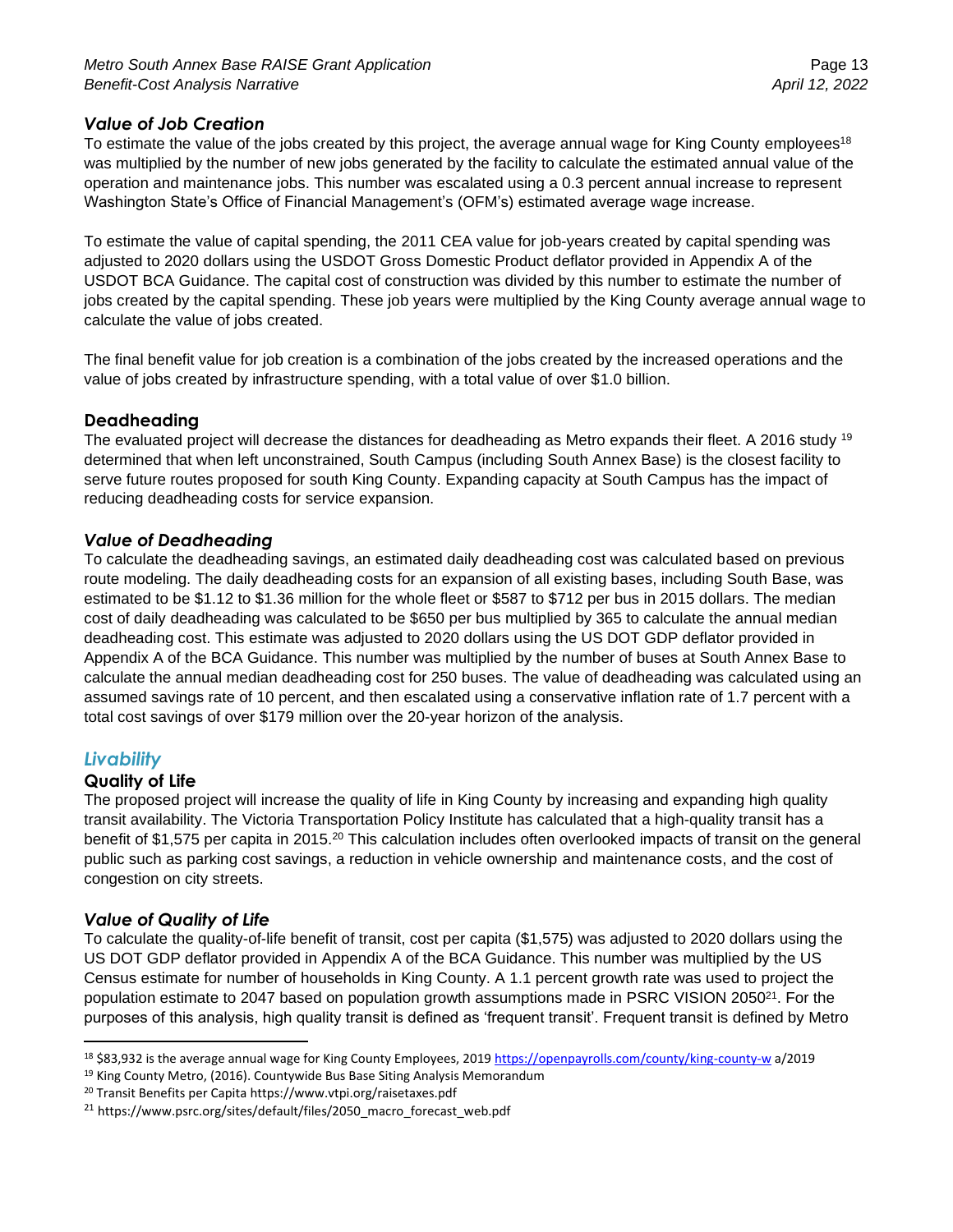as service that comes every 10 to 15 minutes and is faster and more reliable than other service types due to features such as dedicated bus lanes. A 2017 report<sup>22</sup> done by Metro found that approximately 50 percent of county residents live within a half mile radius of frequent bus service. By 2040 Metro estimates that 68 percent of its transit service will be frequent service. To estimate the number of households that might benefit the most from additional high-quality transit, the total household population was multiplied by 50 percent and then again by 68 percent. Since the South Annex Base project will represent a ten percent increase to the overall Metro Bus fleet, the quality-of-life benefit is multiplied again by ten percent to calculate the benefit of building the South Annex Base. The total benefit per capita for the 20-year span of the project is over \$1 billion.

#### **Noise Reduction**

The construction of the proposed South Annex Base for all-electric fleet will reduce the noise impacts on the base and the potential noise impacts from the buses en route compared to hybrid buses. Noise from the South Annex Base bus fleet is expected to blend into background noise associated with existing roadways, and the use of battery-electric vehicles will reduce noise in neighborhoods served by bus routes compared to the use of hybrid diesel-electric vehicles. Reducing noise impacts will benefit neighborhood livability as noise has been demonstrated to increase stress levels and negatively affect quality of life.

#### *Value of Noise Reduction*

To calculate the value of noise reduction, the costs per mile from noise impacts<sup>23</sup> were assigned to both a diesel hybrid bus and a BEB. The average hybrid bus emits \$.07 per VMT while the average BEB emits \$0.05 per VMT. This value was multiplied by the average VMT for a transit bus. The estimated cost of each bus type was escalated based on a conservative inflation rate of 1.7 percent. The total benefit value was calculated by subtracting the cost of the BEB from the cost of the hybrid bus. The benefit for noise reduction starts in 2028 when South Annex Base begins operating with a full electric fleet, leavings a total cost savings over the 20-year analysis period of \$5 million.

#### **Environmental Enhancement Benefits**

The proposed project will significantly improve water quality in Riverton Creek and directly benefit the Duwamish River and salmonid habitat. Approximately 940 linear feet of creek will be daylit and restored, along with approximately half an acre of riparian habitat. Environmental enhancement would improve livability and quality for local habitat as well as local residents of life by improving stream temperature through riparian habitat plant selection, stream channel design, and floodplain connectivity; increasing dissolved oxygen for the benefit of fish and stream macroinvertebrates through natural aeration processes by creating varied in-stream habitat features (riffles, pools, and similar); and decreasing pollutant loading downstream through nutrient uptake and filtration from increased interspersion with vegetated riparian buffers on site. The proposed project will also act as a catalyst for future daylighting of Riverton Creek upstream of the South Annex Base site as future land use applications are received by the City of Tukwila. The daylighting of Riverton creek was identified by the community as a high priority outcome of the development of South Annex Base during the initial public outreach phase. Environmental enhancement benefits are a recognized benefit of the project but are not monetized.

#### *Equity*

The South Annex Base project will support existing service based at South Campus as well as the expanded service envisioned in METRO CONNECTS. This service directly contributes to equity and social justice goals for the South Campus service area. As discussed in the Environmental Justice Analysis<sup>24</sup>, the area immediately surrounding the project and areas of south King County in general have seen increased population diversity,

<sup>22</sup> https://kingcounty.gov/~/media/depts/transportation/metro/accountability/reports/2017/metro-2017-strategic-plan-progressreport.pdf

<sup>&</sup>lt;sup>23</sup> King County Metro, Zero Emission Battery Electric Bus Preliminary Implementation Plan (2020), Appendix F

<sup>&</sup>lt;sup>24</sup> OTAK, (2020) South Annex Base Environmental Justice Analysis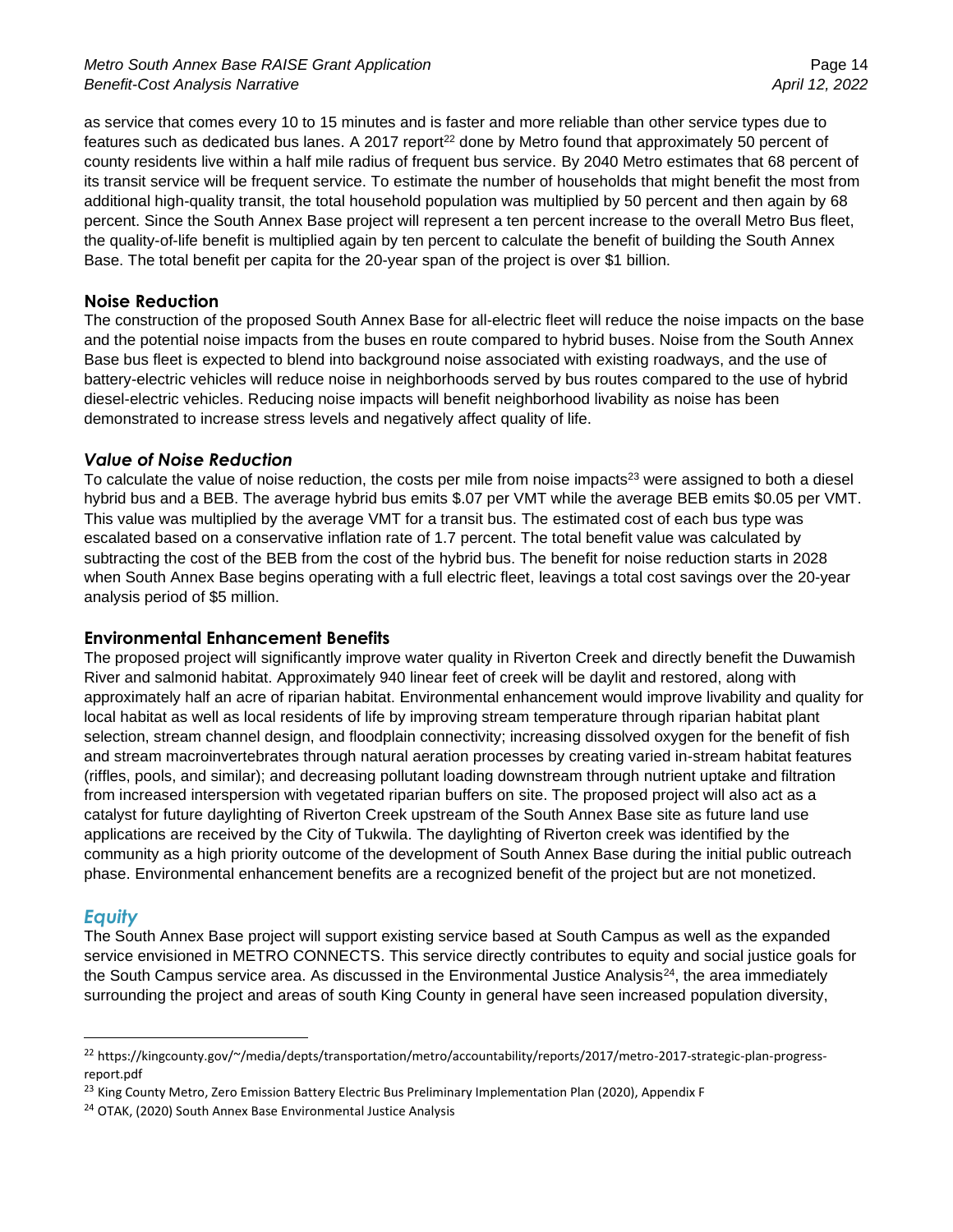especially of low- and middle-income populations, families of racial and ethnic minorities, and foreign-born [non-English-speaking?] residents (collectively referred to as environmental justice populations under federal Executive Order 12898--Federal Actions to Address Environmental Justice in Minority Populations and Low-Income Populations).

The project will support access to new opportunities for environmental justice populations that have been underserved, including direct employment of bus operators, maintenance workers, and supervisory staff at South Annex Base, and indirectly through improved connectivity to professional, educational, and other community opportunities.

Low-income commuters disproportionately rely on public transit to get to work compared to other populations because of the high cost of car ownership; transportation costs compete against food and housing expenses in tight domestic budgets. The completion of the South Annex Base project is a critical capital improvement needed to provide expanded transit service that will support transit accessibility.

## <span id="page-14-0"></span>**6. Economic Costs Included and Assumptions**

#### *Initial Project Investment Costs*

The capital costs for the South Annex Base are  $$415,252,873$  over the seven years of design and construction.<sup>25</sup> Capital costs are expressed in 2020 dollars. This estimate includes both construction and soft costs such as planning and design. Costs include the price to design and build the base, as well as the cost of buying 250 Battery Electric Buses.

| <b>Table 4: Capital Costs</b> |      |             |  |  |
|-------------------------------|------|-------------|--|--|
| <b>Project Phase</b>          | Cost |             |  |  |
| Implementation                | \$   | 356,139,931 |  |  |
| <b>Planning</b>               | \$   | 1,637,783   |  |  |
| <b>Preliminary Design</b>     | \$   | 11,715,197  |  |  |
| <b>Final Design</b>           | \$   | 44,759,962  |  |  |
| <b>Closeout</b>               | \$   | 1,000,000   |  |  |
| Total Capital Cost (2020 \$)  | S    | 415,252,873 |  |  |

#### *Annual Operating and Maintenance Costs*

Annual operating and maintenance costs for the facility are included in the cost side of the analysis. Operating costs and maintenance costs are assumed to begin in 2028 when the base opens to full capacity. The operating and maintenance costs for vehicles are included in the benefit side of the analysis Operation and maintenance costs estimated based on an average of the annual maintenance costs of existing Metro bases. Maintenance costs are provided below in Table 5. The total annual maintenance cost is \$850,300. Maintenance costs are escalated over the analysis period with an escalation rate of 4%. Total maintenance costs over the 20-year analysis period is \$10,478,355.

<sup>25</sup> PRODIMS Draft Cost Estimate June 3, 2021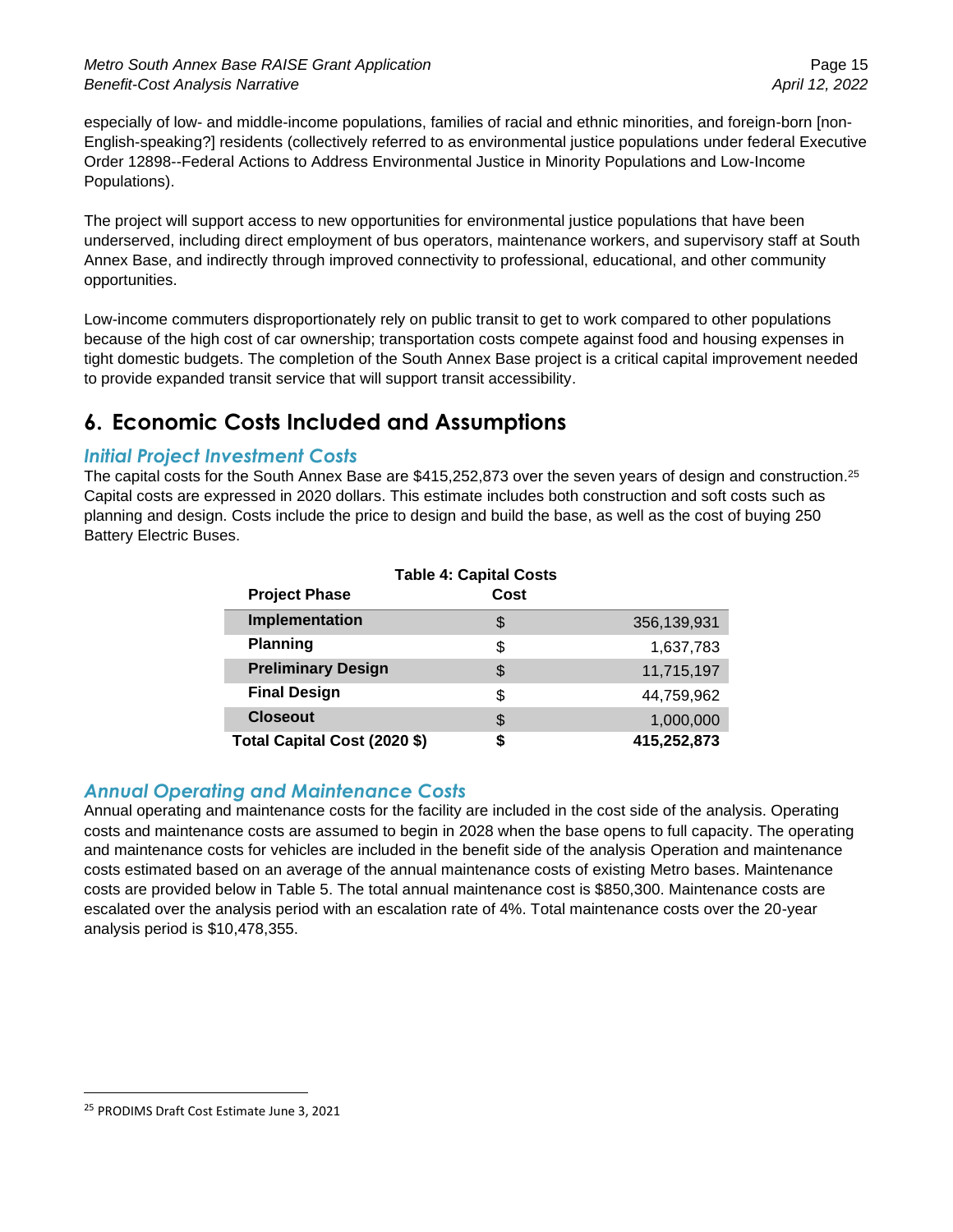| Base              | <b>Preventative (Maintenance)</b> |         |  |
|-------------------|-----------------------------------|---------|--|
| <b>East Base</b>  |                                   | 869.362 |  |
| <b>North Base</b> |                                   | 926,883 |  |
| <b>South Base</b> | \$                                | 755.657 |  |
| Average           | S                                 | 850,300 |  |

## **Table 5: Operating and Maintenance Costs**

#### *Residual Value*

South Annex Base is assumed to have a 50-year life span, after which the facility will be in need or major repairs or replacement. Year 50 of the of facility operation is 2077. The analysis assumes a 20-year evaluation period ending in 2047, after which there will approximately 30 more years of operation. This operation will produce additional benefits that are captured in the residual value calculation.

The residual value calculation is calculated by determining the percentage of useful life remaining beyond the analysis period and multiplying that percentage by the construction cost for that facility. Since this is a 20 years analysis and South Annex Base has a 50 years operational life, the residual value is 60 percent of the total cost using the straight-line depreciation method. The reaming capital value is viewed as a cost offset, or negative costs and is applied to the last year of the analysis period as a negative value. This residual value expressed in 2020 dollars is \$249,151,724 prior to discounting.

### <span id="page-15-0"></span>**7. Key Benefit-Cost Evaluation Measures**

The benefit-cost analysis converts potential gains (benefits) and losses (costs) from the project into monetary units and compares them. The following benefit-cost evaluation measure is included in this BCA.

**Benefit-Cost (B/C) Ratio:** The benefit-cost ratio calculates the discounted present value of incremental benefits divided by the discounted present value of incremental capital and R&R costs to yield the benefit-cost ratio. The B/C ratio expresses the relation of discounted benefits to discounted costs as the factor by which a project's benefits either exceed or fall short of their associated costs.

## <span id="page-15-1"></span>**8. Benefit-Cost Analysis Results**

#### *Results in Brief*

The results of the Benefit-Cost Analysis assume a seven percent discount rate for all benefits with the exception of the CO<sup>2</sup> benefits, which are calculated at a three percent discount rate consistent with the USDOT Guidance. It is estimated that the South Annex Base project investment yields a benefit-cost ratio of 3.5. All benefits and costs were estimated in constant 2020 dollars over an eight -year design and construction period and a 20-year evaluation period ending in 2047.

#### *Benefits by Category*

Over the course for the analysis period the South Annex Base project shows a significant reduction in greenhouse gas emissions and vehicle operation costs and a significant increase in the quality of life and the economic benefit of job creation. These benefits are shown below in Table 7.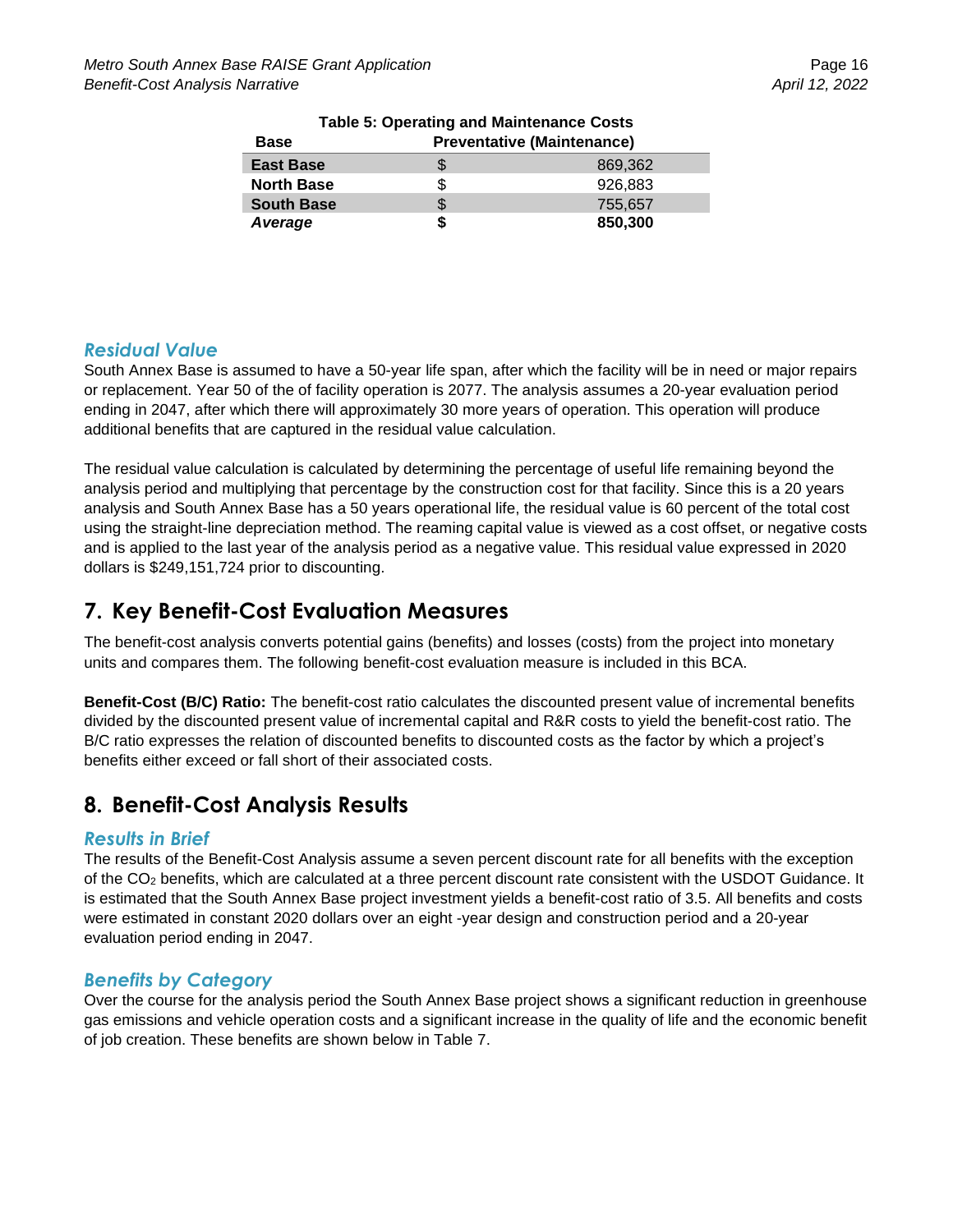| <b>Benefit Category</b>                | <b>Benefit Type</b>                           | <b>Benefit Value</b> |               |
|----------------------------------------|-----------------------------------------------|----------------------|---------------|
| <b>Sustainability</b>                  | <b>Emission Reduction CO2*</b>                | \$                   | 28,633,646    |
|                                        | <b>Emission Reduction</b>                     | \$                   | 7,033,503     |
|                                        | <b>Facility Infrastructure Sustainability</b> | \$                   | 2,169,559     |
| Livability                             | Quality of Life                               | \$                   | 1,045,679,822 |
|                                        | <b>Noise Reduction</b>                        | \$                   | 5,056,629     |
| <b>Economic</b>                        | Deadheading                                   | \$                   | 179,217,394   |
| <b>Competitiveness</b>                 | <b>Operational Cost Savings</b>               | \$                   | 231,833,034   |
|                                        | <b>Job Creation</b>                           |                      | 1,019,899,497 |
| <b>Total Benefits</b>                  |                                               |                      | 2,519,523,085 |
| <b>Total Benefit with 7 % discount</b> |                                               |                      | 932,075,872   |

#### **Table 7: South Annex Base Project Benefits**

*\* Calculated at a 3% discount rate per US DOT BCA Guidance Materials*

Over the 20-year analysis period there are \$2,519,523,085 in benefits assigned to this project in 2020 dollars which is discounted to \$932,075,872 with a 7 percent discount rate.

#### *Costs over Time*

The capital construction costs for the South Annex Base are \$415,252,873 spread out over the eight years of design and construction. Capital costs are expressed in 2020 dollars and discounted at seven percent to \$297,092,464.

Operation and Maintenance dollars are expressed in 2020 dollars The average annual maintenance cost is \$850,300. Maintenance costs are escalated over the analysis period with an escalation rate of 4%. Total maintenance costs over the 20-year analysis period is \$10,478,355.

#### *Residual Value*

The remaining capital value of the South Annex Base facility is \$249,151,724 before applying a 7 percent discount rate. Discounted to present value terms, the residual value is \$37,472,970.

#### *Cumulative Benefits and Costs*

The value of the project benefits exceeds the cost of the project. The project benefit exceeds the cost of the project by nearly \$675 million with a benefit-cost ratio of 3.5.